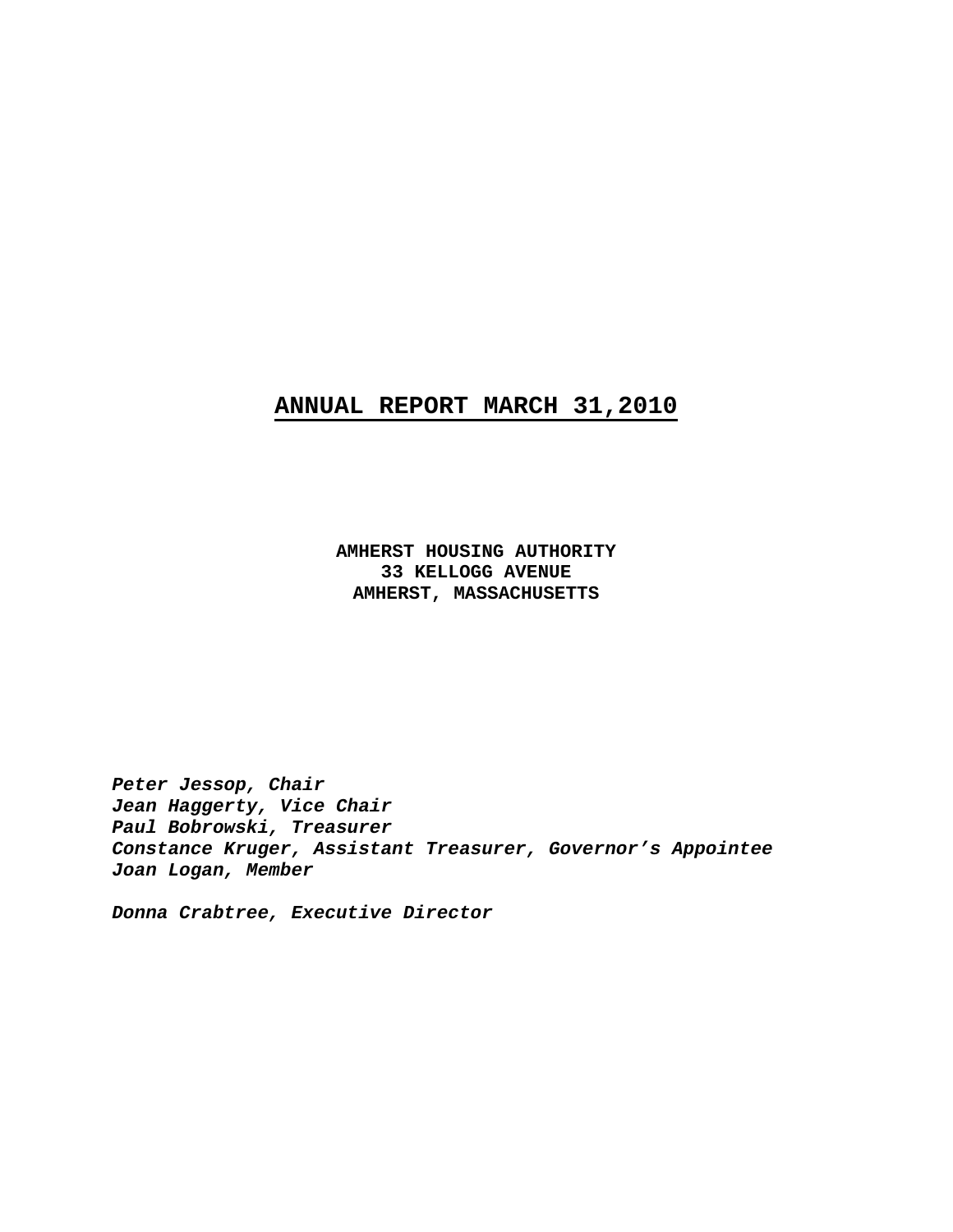# **AMHERST HOUSING AUTHORITY 33 KELLOGG AVENUE AMHERST, MASSACHUSETTS 01002**

### **ANNUAL REPORT AMHERST HOUSING AUTHORITY**

The Amherst Housing Authority respectfully submits its Annual Report to the citizens of the Town of Amherst, Ms. Tina Brooks, Undersecretary of the state Department of Housing and Community Development, the Secretary's Representative of the U.S. Department of Housing and Urban Development, and State Auditor Joseph DeNucci for the year ending March 31, 2010.

The members and staff of the Amherst Housing Authority reaffirm their continued desire to serve all the citizens of Amherst, including those who reside in the several buildings that the Authority owns and also AHA tenants who reside in privately owned buildings in the Town of Amherst.

Sincerely,

Peter Jessop Chair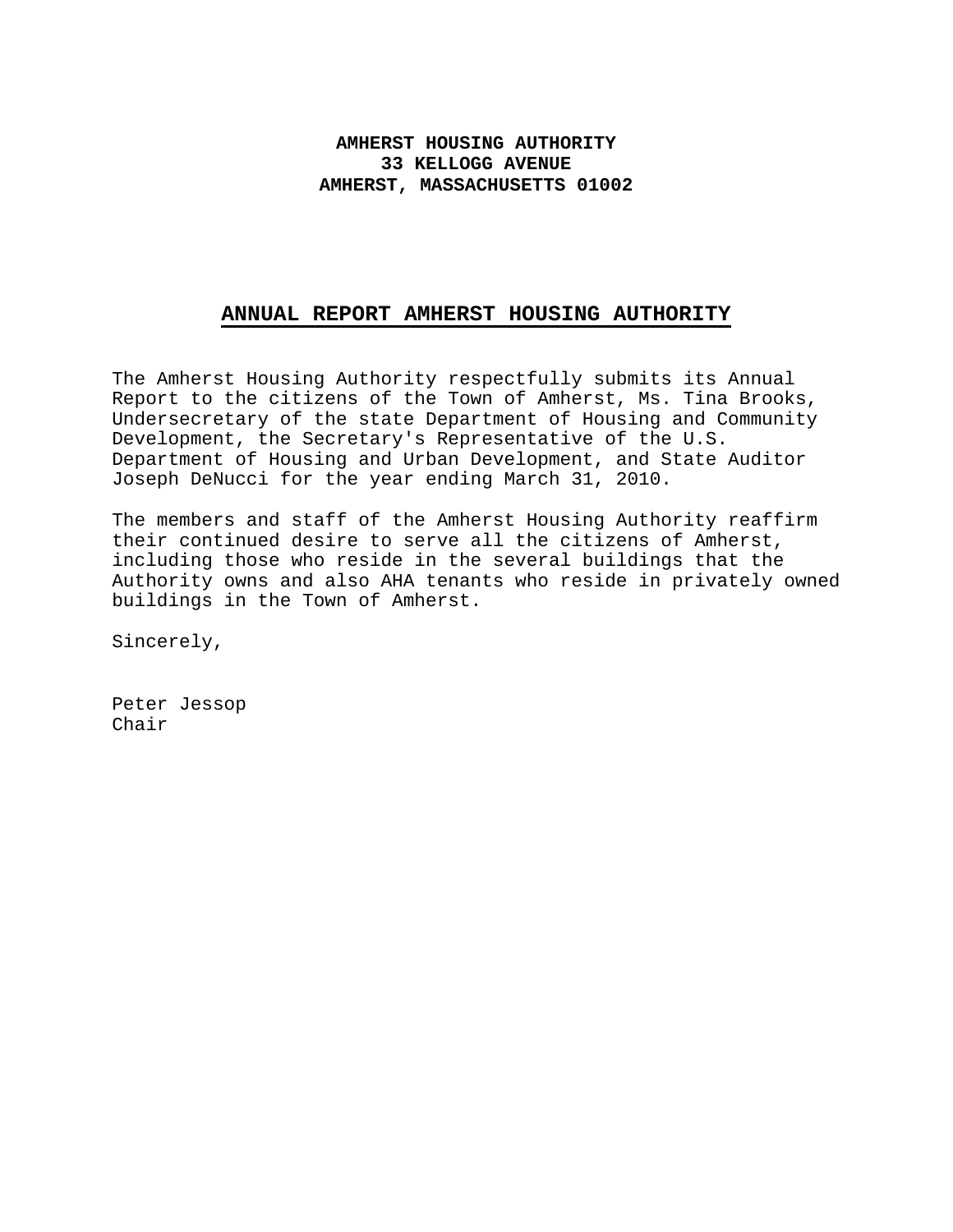#### **BOARD OF COMMISSIONERS**

The voters of the Town of Amherst elect four members of the Board at large and the Governor of the Commonwealth of Massachusetts appoints one member. All members serve five-year terms. The members establish policies regulating the operation of the Amherst Housing Authority. Regular Board meetings are held on the fourth Monday in the community room at Ann Whalen Apartments or in the community room at Jean Elder House. Members of the Amherst Housing Authority Board of Commissioners are:

| Commissioner     | Term Expiration |
|------------------|-----------------|
| Judy Brooks      | April 2011      |
| Constance Kruger | April 2012      |
| Joan Ross Logan  | April 2012      |
| Peter Jessop     | April 2014      |
| Jean Haggerty    | April 2011      |

At their annual meeting in April, Peter Jessop was elected Chair, Jean Haggerty Vice Chair, Judy Brooks Treasurer, and Constance Kruger Assistant Treasurer.

In April, Paul Bobrowski was elected to a 5 year term. Peter Jessop is the Authority's appointee to the Town's Community Preservation Act committee.

#### **AMHERST HOUSING AUTHORITY HIGHLIGHTS**

During the past year, the Authority launched its web site at www.amhersthousingauthority.org. The site includes eligibility and other descriptions about the Authority's housing programs, applications for housing, information about the Authority's Board of Commissioners, and several policies related to management of the Authority's properties.

In the summer and fall of 2009, the Authority signed contracts totaling \$462,650.00 to replace roofs on several properties including Chestnut Court Apartments, Ann Whalen Apartments, JC Nutting Apartments, and the Stanley Street duplex.

Ann Whalen Apartments goes green- 54 photovoltaic panels were installed on the roof top; these panels will generate electricity for use by the buildings' occupants. In an effort to decrease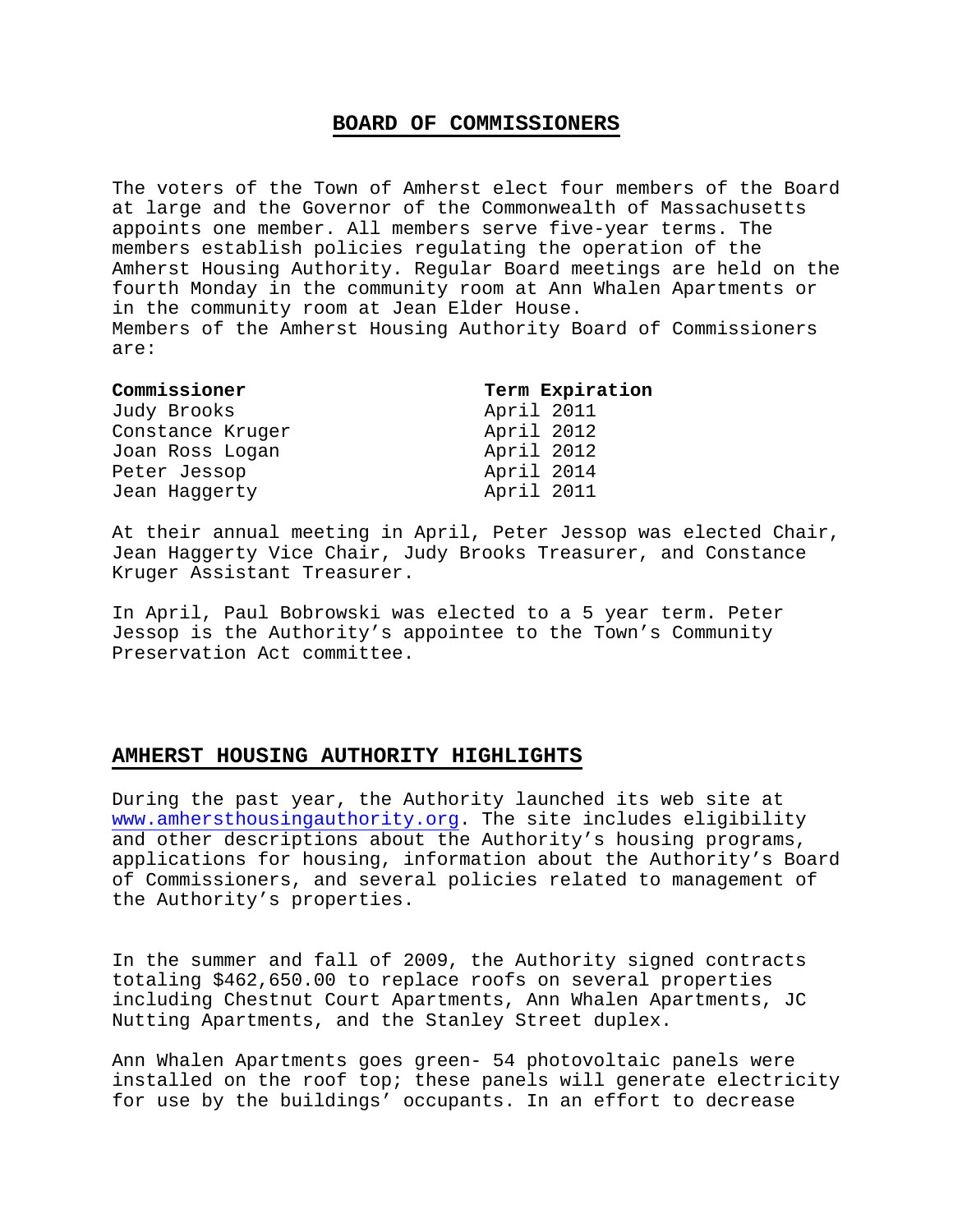water consumption, the AHA received funding to replace 60% of the toilets with low flow ones.

The Authority received \$80,000.00 from the Town's Community Development Block Grant Program; these funds will be used to replace boilers/hot water storage units with energy efficient equipment. The U. S. Department of HUD awarded the Authority \$25,916.00 in capital program funds and \$32,909.00 in America Recovery and Reinvestment Act funding to partially renovate two units at Watson Farms Apartments.

The Housing Authority completed its 5 year (2010-1014) Annual Plan with the assistance of a Resident Advisory Committee. The plan includes a progress report on meeting the goals and objectives in the previous 5 year plan, an update on the Authority's a mission statement, goals and objectives for the next five years, and numerous policies and budgets. It is available for public review in the Authority offices, in the Planning Dept. at Town Hall, and on the Authority's website at www.amhersthousingauthority.org. The Agency Plan was submitted to the U. S. Dept. of Housing and Urban Development (HUD) for approval.

A grant from the Massachusetts Housing Partnership was received to provide resources for a consultant to complete a capital needs assessment and financial plan for the Authority's 22 units of state-aided family housing. There have not been any capital improvements made to the properties or the units since initial occupancy. In order to address needed improvements, The Authority has applied for funding through the Town's Community Block Development Program, Community Preservation Act, and from Department of Housing and Community Development.

The AHA continues to improve its existing management, maintenance, and rental assistance programs and to emphasize preventative maintenance.

#### **AMHERST HOUSING AUTHORITY STAFF**

In addition to the actual day-to-day management, maintenance, and administration of the Authority's programs, the AHA staff provides information to the general public and to local and state agencies and boards.

### **Administrative Personnel**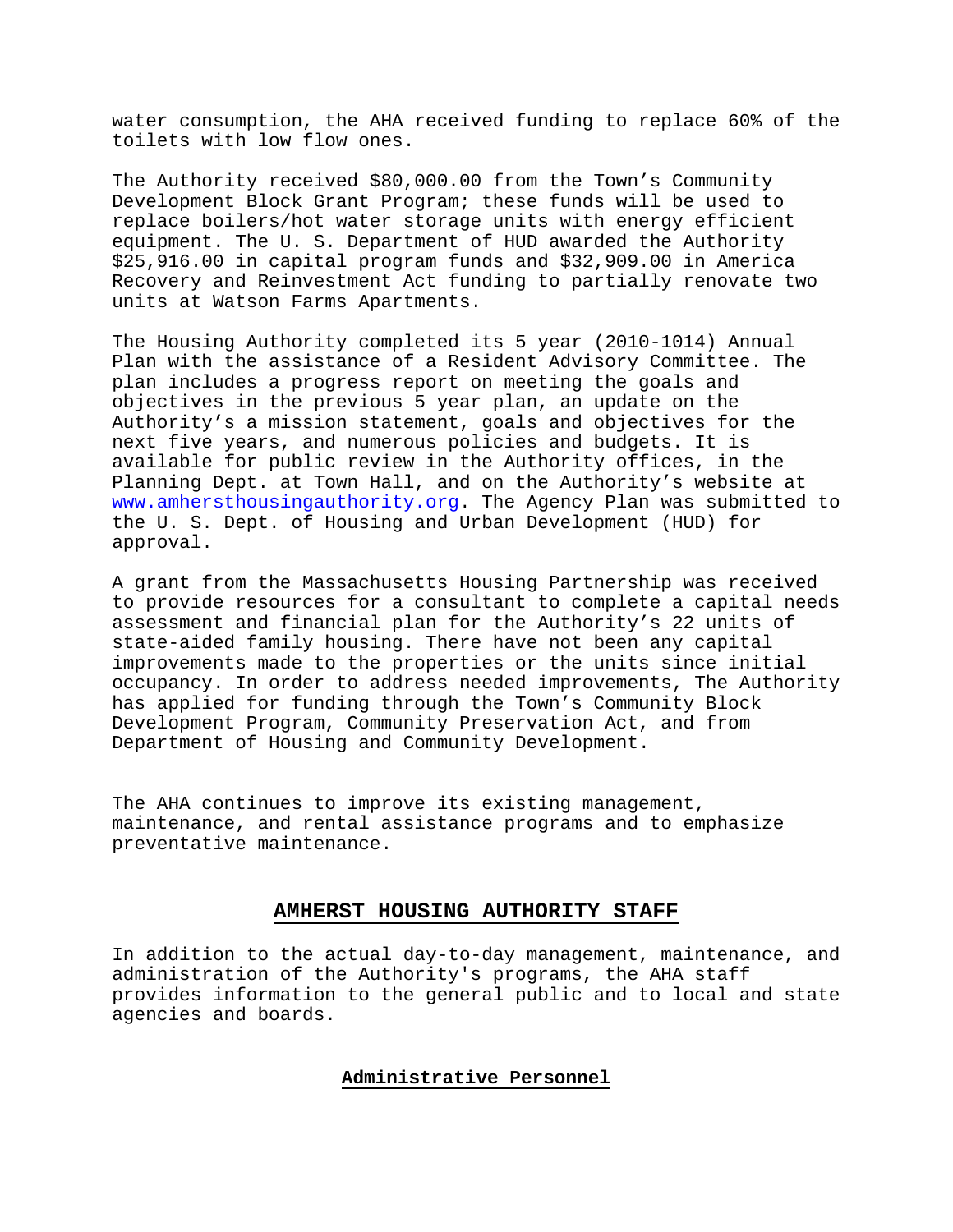| Executive Director         | Donna Crabtree  |
|----------------------------|-----------------|
| Housing Manager            | Nancy Schroeder |
| Director of Leased Housing | Debbie Turgeon  |
| Assistant Housing Manager  | Chris Warren    |
| Program Specialist         | Angela Russell  |
| Bookkeeper                 | Lowell LaPorte  |
| Housing Specialist         | Janna Tetreault |

# **Maintenance Personnel**

|                         | Maintenance Supervisor/Mechanic | Jerry Aldrich |
|-------------------------|---------------------------------|---------------|
| Maintenance Laborer     |                                 | John Summers  |
| Groundskeeper/Custodian |                                 | Dana Glazier  |
| Maintenance Laborer     |                                 | Chad Howard   |

# **Contract or Grant-Funded Staff**

Support Service Coordinator Juana Trujillo<br>Fee Accountant Gary DePace Fee Accountant Counsel-State Programs Patricia LaFore, Esq.

# **AMHERST HOUSING AUTHORITY HOUSING**

| NAME OF         | # OF UNITS | <b>FUNDING</b> | <b>BUILDING</b> | DATE OF          |
|-----------------|------------|----------------|-----------------|------------------|
| <b>BUILDING</b> |            | <b>TYPE</b>    | <b>NUMBER</b>   | <b>OCCUPANCY</b> |
| ELDERLY/        |            |                |                 |                  |
| HANDICAPPED     |            |                |                 |                  |
| Chestnut        | 30         | State          | $667 - 1$       | 1962             |
| Court Apts.     |            |                |                 |                  |
| Ann Whalen      | 80         | State          | $667 - 2$       | 1975             |
| Apts.           |            |                |                 |                  |
| Jean Elder      | 23         | State-         | $667 - 3$       | 1980             |
| House           |            | Private        |                 |                  |
| FAMILY          |            |                |                 |                  |
| Watson          | 15         | Federal        | $085 - 1$       | 1982             |
| Farms Apts.     |            |                |                 |                  |
| Stanley St.     | 2          | State          | $705 - 2$       | 1988             |
| Jenks St.       | 4          | State          | $705 - 3$       | 1989             |
| Olympia         | 4          | State          | $705 - 1$       | 1992             |
| Drive           |            |                |                 |                  |
| Fairfield       | 6          | State          | $705 - 1$       | 1992             |
| St.             |            |                |                 |                  |
| Bridge St./     | 6          | State          | $705 - 1$       | 1992             |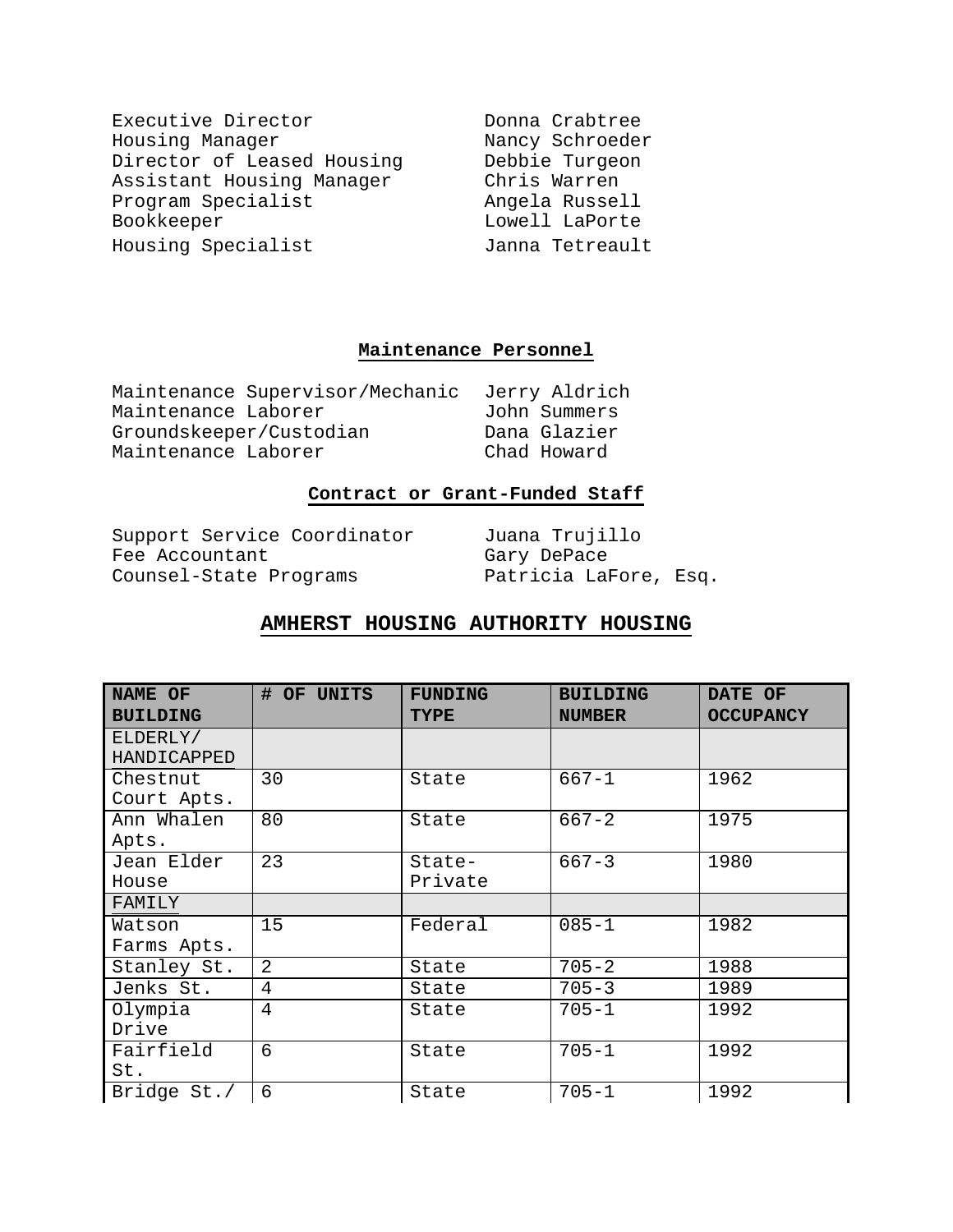| Market Hill  |     |         |           |      |
|--------------|-----|---------|-----------|------|
| 99 Bridge    | 4   | Private | Section 8 | 2003 |
| Street       |     |         | vouchers  |      |
| Tamarack     | 4   | Private | Section 8 | 2006 |
| Drive        |     |         | vouchers  |      |
| HANDICAPPED  |     |         |           |      |
| John C.      | 5   | State   | $689 - 1$ | 1981 |
| Nutting      |     |         |           |      |
| Moreau       | 8   | State   | $698 - 2$ | 1990 |
| House        |     |         |           |      |
| TOTAL UNITS  | 191 |         |           |      |
| <b>OWNED</b> |     |         |           |      |
|              |     |         |           |      |

### **HOUSING UNDER MANAGEMENT CONTRACT**

| NAME OF         | # OF UNITS | <b>FUNDING</b> | <b>BUILDING</b> | DATE OF          |
|-----------------|------------|----------------|-----------------|------------------|
| <b>BUILDING</b> |            | <b>TYPE</b>    | <b>NUMBER</b>   | <b>OCCUPANCY</b> |
| Valley Main     | 11         | Private        | Section 8       | 2008             |
| Street          |            |                | Vouchers        |                  |
| 683/687         |            |                | and HOME        |                  |
|                 |            |                | Funding         |                  |
| Pomeroy         | 25         | Private        | Tax Credit      | 2011             |
| Lane            |            |                |                 | management       |
| Cooperative     |            |                |                 | contract)        |
| TOTAL UNITS     | 36         |                |                 |                  |
| <b>OWNED</b>    |            |                |                 |                  |

### **RENTAL ASSISTANCE PROGRAMS UNDER CONTRACT**

| NAME OF PROGRAM  | <b>UNITS</b> | <b>TYPE</b> |
|------------------|--------------|-------------|
| Section 8 Rental | 413          | Federal     |
| Mass. Voucher    | 10           | State       |
| Program          |              |             |
| TOTAL            | 423          |             |

### **Maintenance/Capital Improvements**

The maintenance staff prepared 25 vacancies for occupancy and completed 657 work orders. The staff also maintains the grounds and buildings at the Authority's fourteen properties.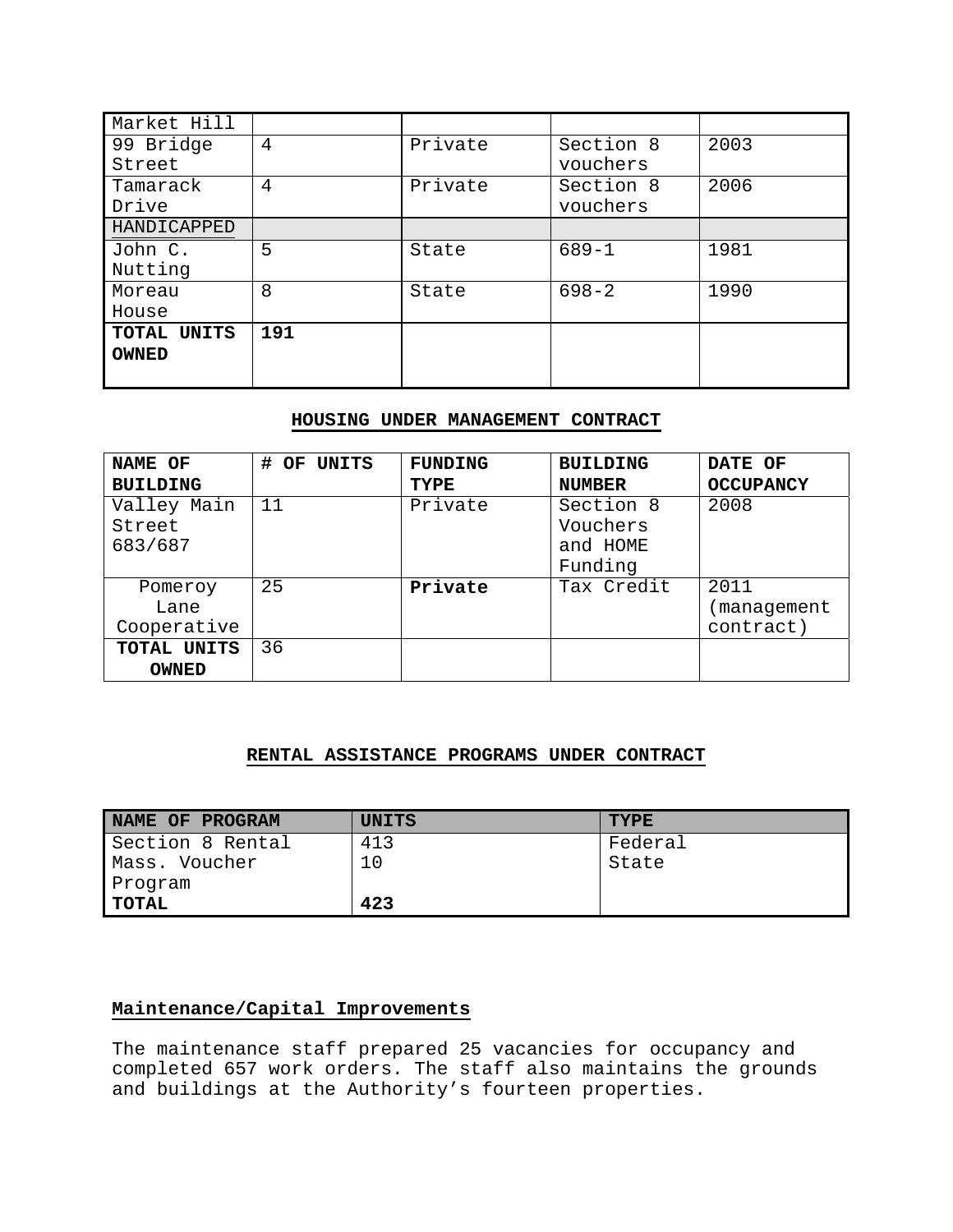The Authority renovated three apartments at Watson Farms Apartments.

#### **Management**

The Authority maintained 6 waiting lists and processed 395 new applications during the year for a total of 1016 households awaiting assistance. AHA staff processed 154 income recertifications, signed leases with 25 new households residing in AHA owned property and conducted 227 unit inspections.

A revised policy for tenant caused damages and a federal procurement policy were approved and implemented. Management staff held three meetings with tenants concerning a proposed no smoking policy for all of the Authority's properties.

#### **Rental Assistance Programs**

The AHA administers three rental assistance programs: the Section 8 Housing Choice Voucher Program funded by the U.S. Department of Housing and Urban Development (HUD), the Massachusetts Rental Voucher Program (MRVP) and the Alternative Housing Voucher Program (AHVP) both funded by the Department of Housing and Community Development. Both programs permit eligible households to occupy privately owned units. The Authority pays part of the monthly rent directly to the owner. Over 120 local owners participate in the programs.

AHA staff issued 45 Section 8 Housing Choice vouchers, completed 850 income recertifications and leased 18 new families on the program. The Authority also completed 14 MRVP and AHVP income recertifications.

436 housing inspections were completed during the year. These inspections included annual, move- in, and special inspections of units leased through the Section 8 and conventional housing programs.

The Authority received a 100% high performer rating by HUD for the Section 8 Management Assistance Program. The AHA received permission from HUD to increase the Fair Market Rents levels for the Section 8 Program.

#### **Resident Services**

The Support Service Program, through its Coordinator, arranges for counseling, individual assessments, support, and crisis intervention to elderly/handicapped residents. The program also